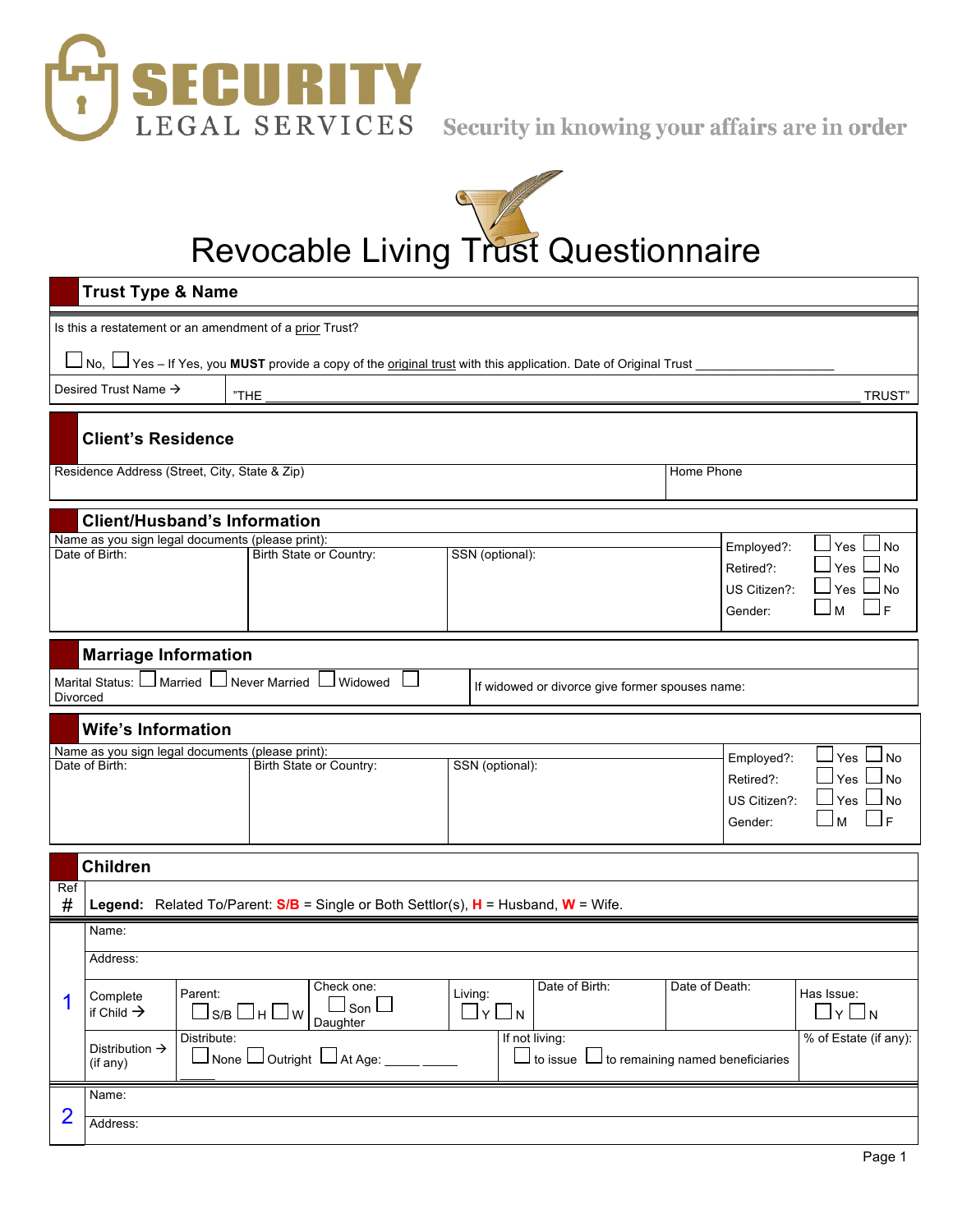|   | Complete<br>if Child $\rightarrow$     | Check one:<br>Parent:<br>$\sqcup$ Son $\sqcup$<br>ᆜѕ/в 凵н 凵 w<br>Daughter                       | Living:<br>∐y∐n              | Date of Birth:                                                              | Date of Death: | Has Issue:<br>_l y L<br>$\blacksquare$ N |  |
|---|----------------------------------------|-------------------------------------------------------------------------------------------------|------------------------------|-----------------------------------------------------------------------------|----------------|------------------------------------------|--|
|   | Distribution $\rightarrow$<br>(if any) | Distribute:<br>$\Box$ None $\Box$ Outright $\ \Box$ At Age: ____ ____                           |                              | If not living:<br>$\Box$ to issue $\Box$ to remaining named beneficiaries   |                | % of Estate (if any):                    |  |
|   | Name:                                  |                                                                                                 |                              |                                                                             |                |                                          |  |
|   | Address:                               |                                                                                                 |                              |                                                                             |                |                                          |  |
| 3 | Complete<br>if Child $\rightarrow$     | Check one:<br>Parent:<br>$\sqcup$ Son $\sqcup$<br>□s/b 凵 H 凵 w<br>Daughter                      | Living:<br>$\Box$ y $\Box$ n | Date of Birth:                                                              | Date of Death: | Has Issue:<br>$\square$ y $\square$ n    |  |
|   | Distribution $\rightarrow$<br>(if any) | Distribute:<br>$\Box$ None $\Box$ Outright $\Box$ At Age: $\Box$                                |                              | If not living:<br>$\Box$ to issue $\,\Box$ to remaining named beneficiaries |                | % of Estate (if any):                    |  |
|   | Name:                                  |                                                                                                 |                              |                                                                             |                |                                          |  |
|   | Address:                               |                                                                                                 |                              |                                                                             |                |                                          |  |
| 4 | Complete<br>if Child $\rightarrow$     | Check one:<br>Parent:<br>$\sf l$ Son $\Box$<br>ᆜѕ/в 凵н 凵 w<br>Daughter                          | Living:<br>$\Box$ y $\Box$ n | Date of Birth:                                                              | Date of Death: | Has Issue:<br>$\Box$ y $\Box$ n          |  |
|   | Distribution $\rightarrow$<br>(if any) | Distribute:<br>$\Box$ None $\Box$ Outright $\Box$ At Age: $\Box$                                |                              | If not living:<br>$\Box$ to issue $\,\Box$ to remaining named beneficiaries |                | % of Estate (if any):                    |  |
|   |                                        | <b>Other (non-children) Beneficiaries</b>                                                       |                              |                                                                             |                |                                          |  |
|   | Name:                                  |                                                                                                 |                              |                                                                             |                |                                          |  |
|   | Address:                               |                                                                                                 |                              |                                                                             |                |                                          |  |
|   | Complete<br>if non-Child $\rightarrow$ | Sex:<br>Related to:<br>$\Box$ M $\Box$ F<br>$\Box$ s/b $\Box$ h $\Box$ w $\vert$<br>Distribute: | Relationship:                | If not living:                                                              |                | % of Estate (if any):                    |  |
|   | Distribution $\rightarrow$<br>(if any) | $\Box$ None $\Box$ Outright $\Box$ Age(s): _____ _____                                          |                              | $\Box$ to issue $\Box$ to remaining named beneficiaries                     |                |                                          |  |
|   | Name:<br>Address:                      |                                                                                                 |                              |                                                                             |                |                                          |  |
| 2 | Complete<br>if non-Child $\rightarrow$ | Related to:<br>Sex:                                                                             | Relationship:                |                                                                             |                |                                          |  |
|   |                                        | ⊔s/b Шн∟w<br>$\Box$ F<br>l m l<br>Distribute:                                                   |                              | If not living:                                                              |                | % of Estate (if any):                    |  |
|   | Distribution $\rightarrow$<br>(if any) | $\sqcup$ None $\sqcup$ Outright $\sqcup$ Age(s): _                                              |                              | $\Box$ to issue $\,\Box$ to remaining named beneficiaries                   |                |                                          |  |
|   | Name:                                  |                                                                                                 |                              |                                                                             |                |                                          |  |
|   | Address:                               |                                                                                                 |                              |                                                                             |                |                                          |  |
| 3 | Complete<br>if non-Child $\rightarrow$ | Related to:<br>Sex:<br>$\sqcup$ s/b $\sqcup$<br>∣m∟F<br>ᆜ <sup></sup>                           | Relationship:                |                                                                             |                |                                          |  |
|   | Distribution $\rightarrow$             | Distribute:                                                                                     |                              | If not living:                                                              |                | % of Estate (if any):                    |  |
|   | (if any)                               | $\Box$ None $\Box$ Outright $\Box$ Age(s):                                                      |                              | $\Box$ to issue $\,\Box$ to remaining named beneficiaries                   |                |                                          |  |
|   | Name:                                  |                                                                                                 |                              |                                                                             |                |                                          |  |
|   | Address:                               |                                                                                                 |                              |                                                                             |                |                                          |  |
| 4 | Complete<br>if non-Child $\rightarrow$ | Related to:<br>Sex:<br>$\lfloor M \rfloor$<br>—l F<br>ls/B<br>H<br>J w<br>Distribute:           | Relationship:                | If not living:                                                              |                | % of Estate (if any):                    |  |
|   | Distribution $\rightarrow$<br>(if any) | $\Box$ None $\Box$ Outright $\ \Box$ Age(s): _                                                  |                              | $\perp$ to issue $\perp\perp$ to remaining named beneficiaries              |                |                                          |  |
|   | <b>Distribution</b>                    |                                                                                                 |                              |                                                                             |                |                                          |  |
|   | Include College Incentive Clause:      | Yes<br>No                                                                                       |                              | Include 10% of Trust upon graduation:                                       | l No<br>⊿ Yes  |                                          |  |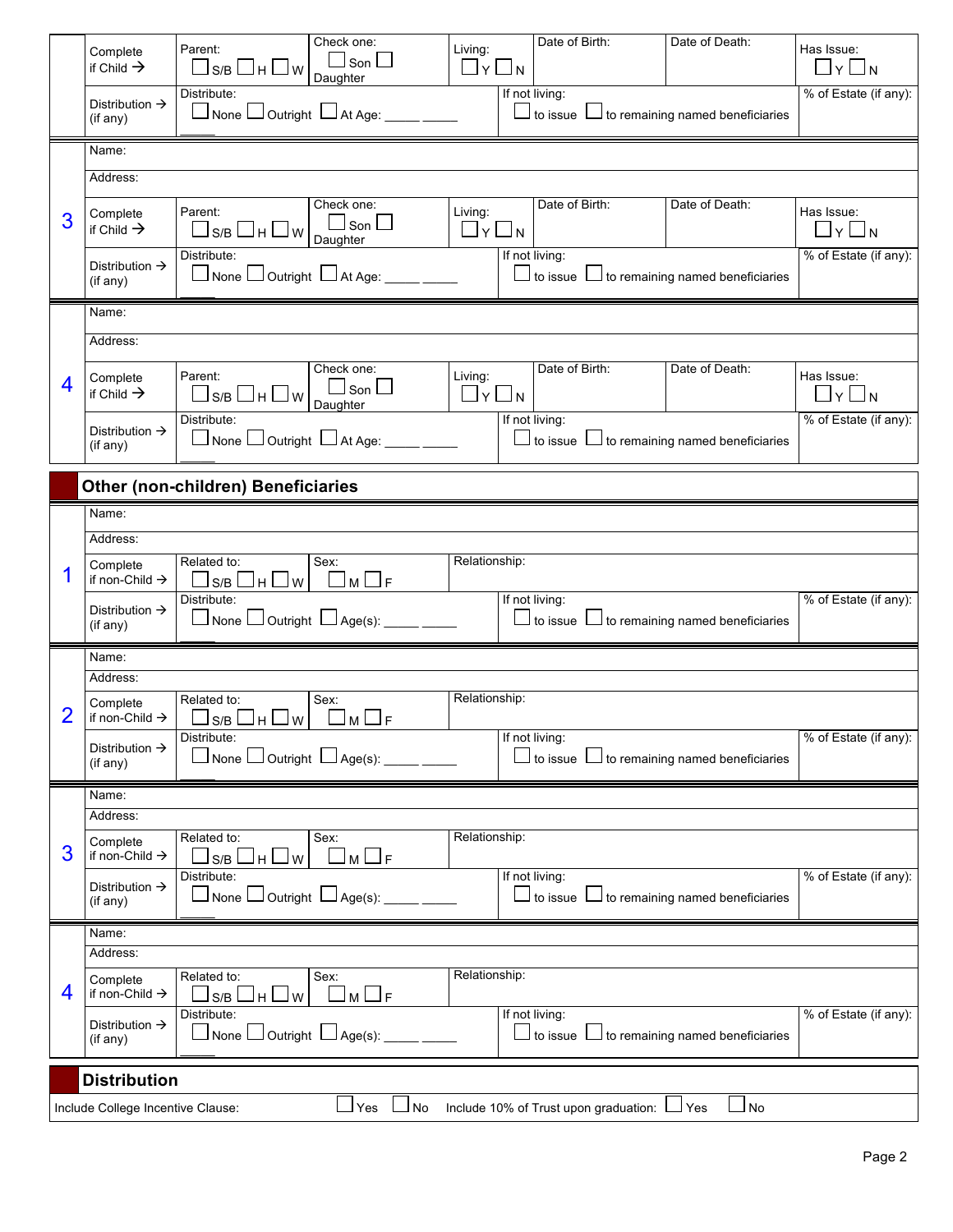|                                                                                                   | <b>Distribution Notes:</b>                                                                                                                                                                                        |                                             |                                                                                                                   |  |  |  |
|---------------------------------------------------------------------------------------------------|-------------------------------------------------------------------------------------------------------------------------------------------------------------------------------------------------------------------|---------------------------------------------|-------------------------------------------------------------------------------------------------------------------|--|--|--|
|                                                                                                   | Gifts<br>(To be distributed prior to general distribution)                                                                                                                                                        |                                             |                                                                                                                   |  |  |  |
|                                                                                                   | Relationship:<br>To:<br>Address (if not previously provided):                                                                                                                                                     | $\Box$ Lapse,<br>(describe)                 | If unable to receive, gift will:<br>$\mathsf{\mathsf{\bot}}$ go to Issue, or $\mathsf{\mathsf{\bot}}$ go to other |  |  |  |
| 1                                                                                                 | <b>Gift Description:</b>                                                                                                                                                                                          | Distribute at death of:<br>Husband          | Single or Both Settlors                                                                                           |  |  |  |
|                                                                                                   | Relationship:<br>To:                                                                                                                                                                                              | Wife                                        | If unable to receive, gift will:                                                                                  |  |  |  |
|                                                                                                   | Address (if not previously provided):                                                                                                                                                                             | ⊿ Lapse,                                    | go to Issue, or                                                                                                   |  |  |  |
| 2                                                                                                 | <b>Gift Description:</b>                                                                                                                                                                                          | Distribute at death of:                     | go to other (describe)                                                                                            |  |  |  |
|                                                                                                   |                                                                                                                                                                                                                   | Husband<br>Wife                             | Single or Both Settlors                                                                                           |  |  |  |
|                                                                                                   | <b>Family Disaster Clause</b>                                                                                                                                                                                     |                                             |                                                                                                                   |  |  |  |
|                                                                                                   | List contingent beneficiary(ies) who will receive distribution in the event that ALL named beneficiaries are deceased.                                                                                            |                                             |                                                                                                                   |  |  |  |
|                                                                                                   | Full Name and Address:                                                                                                                                                                                            |                                             |                                                                                                                   |  |  |  |
|                                                                                                   | <b>Disinheritance</b>                                                                                                                                                                                             |                                             |                                                                                                                   |  |  |  |
|                                                                                                   | Notes → Persons natural heirs who will be intentionally excluded (disinherited) from distribution of the Estate.<br>Full Name and Address:                                                                        |                                             |                                                                                                                   |  |  |  |
|                                                                                                   | <b>Initial Trustees</b>                                                                                                                                                                                           |                                             |                                                                                                                   |  |  |  |
|                                                                                                   | Original Trustees of the Trust will be: □ Client (and Spouse if Married) □ Husband only □ Wife only □ Other<br>Surviving Spouse will serve as: $\bigsqcup$ Sole Trustee, $\bigsqcup$ Joint Trustee with Successor |                                             |                                                                                                                   |  |  |  |
|                                                                                                   | <b>Successor Trustees/Pour over Will Executors</b>                                                                                                                                                                | (to take over your affairs upon your death) |                                                                                                                   |  |  |  |
| #                                                                                                 | Agents Full Name (include full address if not previously provided)                                                                                                                                                | Relationship                                | Agents will serve:                                                                                                |  |  |  |
| 1                                                                                                 |                                                                                                                                                                                                                   |                                             | one at a time<br>two at a time                                                                                    |  |  |  |
| $\overline{2}$                                                                                    |                                                                                                                                                                                                                   |                                             |                                                                                                                   |  |  |  |
| Durable Power Of Attorney for Property Management (to help during period of incapacity)           |                                                                                                                                                                                                                   |                                             |                                                                                                                   |  |  |  |
| Skip this section if Agents are same order and selection as in Successor Trustees/Executors above |                                                                                                                                                                                                                   |                                             |                                                                                                                   |  |  |  |
| #                                                                                                 | Agents Full Name (include full address if not previously provided)                                                                                                                                                | Relationship                                | If married, first agent<br>will be Spouse:                                                                        |  |  |  |
| 1                                                                                                 |                                                                                                                                                                                                                   |                                             | Yes<br>⊿ No                                                                                                       |  |  |  |
| $\overline{2}$                                                                                    |                                                                                                                                                                                                                   |                                             | Agents will serve:<br>one at a time<br>two at a time                                                              |  |  |  |
| <b>Advance Health Care Agents</b><br>(Complete for Client only)                                   |                                                                                                                                                                                                                   |                                             |                                                                                                                   |  |  |  |
|                                                                                                   | Skip this section if Agents are same order and persons as in Successor Trustees above                                                                                                                             |                                             |                                                                                                                   |  |  |  |
| #                                                                                                 | Agents Full Name (include full address if not previously provided)                                                                                                                                                | Relationship                                |                                                                                                                   |  |  |  |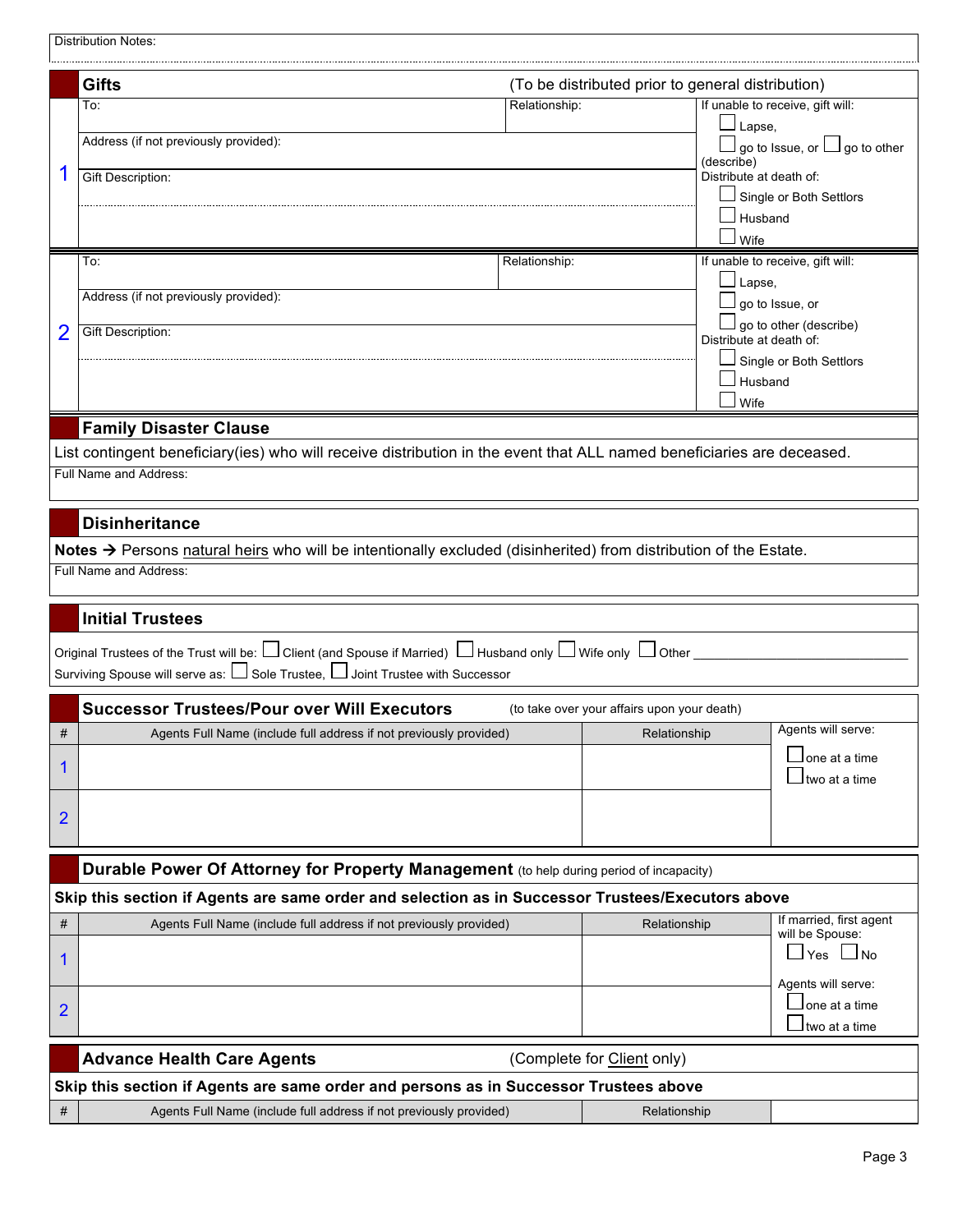| 1<br>$\overline{2}$            | Do not list spouse's name here<br><b>Spouse's Advance Health Care Agents</b><br>Skip this section if Agents are same order and selection as in Successor Trustees above                                                                                        |        | (Complete for Spouse only)    |                                                                                                                                                                          | If married, first agent will<br>be Spouse:<br>$\sqcup$ Yes $\sqcup$ No<br>Agents will serve:<br>Jone at a time<br>l two at a time |
|--------------------------------|----------------------------------------------------------------------------------------------------------------------------------------------------------------------------------------------------------------------------------------------------------------|--------|-------------------------------|--------------------------------------------------------------------------------------------------------------------------------------------------------------------------|-----------------------------------------------------------------------------------------------------------------------------------|
| #                              | Agents Full Name (include full address if not previously provided)                                                                                                                                                                                             |        |                               | Relationship                                                                                                                                                             | If married, first agent will                                                                                                      |
| $\mathbf{1}$<br>$\overline{2}$ | Do not list spouse's name here                                                                                                                                                                                                                                 |        |                               |                                                                                                                                                                          | be Spouse:<br>⊿Yes ∟No<br>Agents will serve:<br>lone at a time<br>two at a time                                                   |
|                                | <b>Guardian Of Minor Children</b>                                                                                                                                                                                                                              |        |                               |                                                                                                                                                                          |                                                                                                                                   |
| $\#$                           | <b>Guardians Full Name and Address</b>                                                                                                                                                                                                                         |        |                               | Relationship                                                                                                                                                             |                                                                                                                                   |
| $\mathbf{1}$                   |                                                                                                                                                                                                                                                                |        |                               |                                                                                                                                                                          |                                                                                                                                   |
| $\overline{2}$                 |                                                                                                                                                                                                                                                                |        |                               |                                                                                                                                                                          |                                                                                                                                   |
|                                | Cash Assets and Securities (don't include retirement accounts or insurance here - see below) (attach extra pages if needed)                                                                                                                                    |        |                               |                                                                                                                                                                          |                                                                                                                                   |
| L<br>Е<br>G<br>Е<br>N<br>D     | Common and acceptable Account Types:<br>Checking<br><b>Savings</b><br>CD (include maturity date)<br><b>Money Market</b><br><b>Brokerage</b><br><b>Corporate Stocks Corporate Bonds</b><br><b>Mutual Funds</b><br><b>Treasury Bills</b><br><b>Savings Bonds</b> |        | S/B<br>н.<br>W                | Ownership Types (ignore ownership on Single Trusts):<br>= Single Settlor or Both Settlors<br>= Husband Sole and Separate Property<br>= Wife's Sole and Separate Property |                                                                                                                                   |
| #                              | Ownership Type<br><b>Account Type</b><br>(see legend above)<br>(see legend)                                                                                                                                                                                    | Amount | Name of Financial Institution | Maturity Date for CD's)                                                                                                                                                  | Account / Policy/Member Number (incl.                                                                                             |
| 1                              | S/B<br>H<br>W                                                                                                                                                                                                                                                  |        |                               |                                                                                                                                                                          |                                                                                                                                   |
| $\overline{2}$                 | $\Box$ s/b $\Box$ h $\Box$<br>W                                                                                                                                                                                                                                |        |                               |                                                                                                                                                                          |                                                                                                                                   |
| 3                              | ∐ѕ⁄в □н [<br>W                                                                                                                                                                                                                                                 |        |                               |                                                                                                                                                                          |                                                                                                                                   |
| 4                              | $\sqsupset$ s/b $\Box$ h [<br>W                                                                                                                                                                                                                                |        |                               |                                                                                                                                                                          |                                                                                                                                   |
| 5                              | ∐ѕ⁄в □н [<br>W                                                                                                                                                                                                                                                 |        |                               |                                                                                                                                                                          |                                                                                                                                   |
| 6                              | $\Box$ s/b $\Box$ h                                                                                                                                                                                                                                            |        |                               |                                                                                                                                                                          |                                                                                                                                   |
|                                | W<br>⊔s/b ⊔н                                                                                                                                                                                                                                                   |        |                               |                                                                                                                                                                          |                                                                                                                                   |
| $\overline{7}$                 | W                                                                                                                                                                                                                                                              |        |                               |                                                                                                                                                                          |                                                                                                                                   |
| 8                              | ]s/b ∐н<br>W                                                                                                                                                                                                                                                   |        |                               |                                                                                                                                                                          |                                                                                                                                   |

**Retirement Plans, Insurance and Annuities** (attach extra pages if needed)

IRA Keogh 401(k)  $403(b)$ Qualified Plan Employer Plan Deferred Comp

L E G E N D

Annuity Pension Plan Roth IRA Insurance (incl. Face and Cash Values)

Common and acceptable Account Types: Common and acceptable Account Types: Common and acceptable Account Types:

 $S/B =$  Single Settlor or Both Settlors<br>H = Husband Sole and Separate F

- H = Husband Sole and Separate Property
- $W =$  Wife's Sole and Separate Property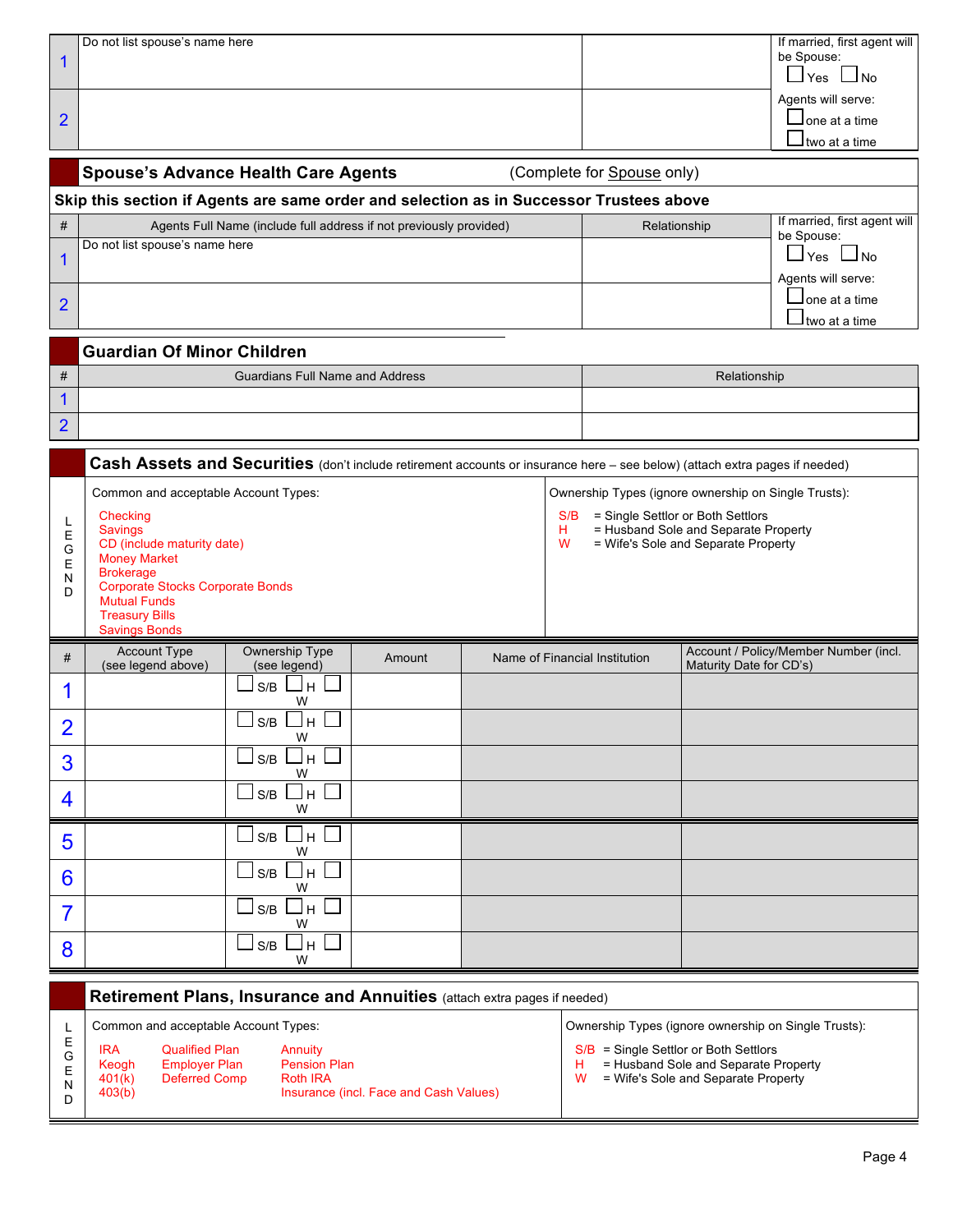| # | Account Type<br>(see legend) | Ownership<br>(see legend) | Amount | Financial Institution or Insurance<br>Company | Account / Policy/Member Number<br>(incl. Maturity Date for CD's) |
|---|------------------------------|---------------------------|--------|-----------------------------------------------|------------------------------------------------------------------|
|   |                              | Jн<br>S/B<br>W            |        |                                               |                                                                  |
| c |                              | S/B<br>Jн<br>w            |        |                                               |                                                                  |
| 3 |                              | S/B<br>Jн<br>w            |        |                                               |                                                                  |
| 4 |                              | S/B<br>Jн                 |        |                                               |                                                                  |
| 5 |                              | S/B<br>∟н                 |        |                                               |                                                                  |
| 6 |                              | S/B<br>∟н                 |        |                                               |                                                                  |

| <b>Business Interests</b>                                                                           |                                                                                    |  |  |  |  |
|-----------------------------------------------------------------------------------------------------|------------------------------------------------------------------------------------|--|--|--|--|
| $\mathsf{Note} \rightarrow$ Include Partnerships, Sole Proprietorships, and Close Corporations only |                                                                                    |  |  |  |  |
| Provide Business Name, address and Tax ID                                                           | Type of Business: (select one):<br>$\Box$ C-Corp $\Box$ S-Corp $\Box$ Professional |  |  |  |  |
|                                                                                                     | Corp                                                                               |  |  |  |  |

## **Vehicles, Mobile Homes, Boats, Aircrafts, etc.**

Not required -- all of these items are automatically transferred in to the trust by way of the bill of sale or general assignment.

| <b>Miscellaneous Assets</b> | (Only include assets of value, that are to be transferred to Trust, i.e., Trust Deeds,<br>coin collections, antiques, etc.) |
|-----------------------------|-----------------------------------------------------------------------------------------------------------------------------|
|                             | <b>Complete Description</b>                                                                                                 |
|                             |                                                                                                                             |
|                             |                                                                                                                             |

|                | <b>Timeshare Memberships</b>                                                    |                |                         |         |  |  |  |
|----------------|---------------------------------------------------------------------------------|----------------|-------------------------|---------|--|--|--|
| #              | <b>Complete Description</b>                                                     |                |                         |         |  |  |  |
|                | Name of Resort/Timeshare:                                                       |                | Membership / ID Number: |         |  |  |  |
|                | <b>Real Estate</b> (attach extra sheets for additional properties)              |                |                         |         |  |  |  |
|                | Property 1 (Personal Residence) - Complete Address (mark actual deed as "# 1"): |                |                         |         |  |  |  |
|                | County:                                                                         | APN or TAX ID: | Mortgage Balance:       | Equity: |  |  |  |
|                | Indicate whether community property or the separate property of one spouse:     |                |                         |         |  |  |  |
|                | Property 2 - Complete Address (mark actual deed as "# 2"):                      |                |                         |         |  |  |  |
| $\overline{2}$ | County:                                                                         | APN or TAX ID: | Mortgage Balance:       | Equity: |  |  |  |
|                | Indicate whether community property or the separate property of one spouse:     |                |                         |         |  |  |  |
|                | <b>Notes</b>                                                                    |                |                         |         |  |  |  |
|                |                                                                                 |                |                         |         |  |  |  |
|                |                                                                                 |                |                         |         |  |  |  |

Partnership LJ Sole Proprietorship